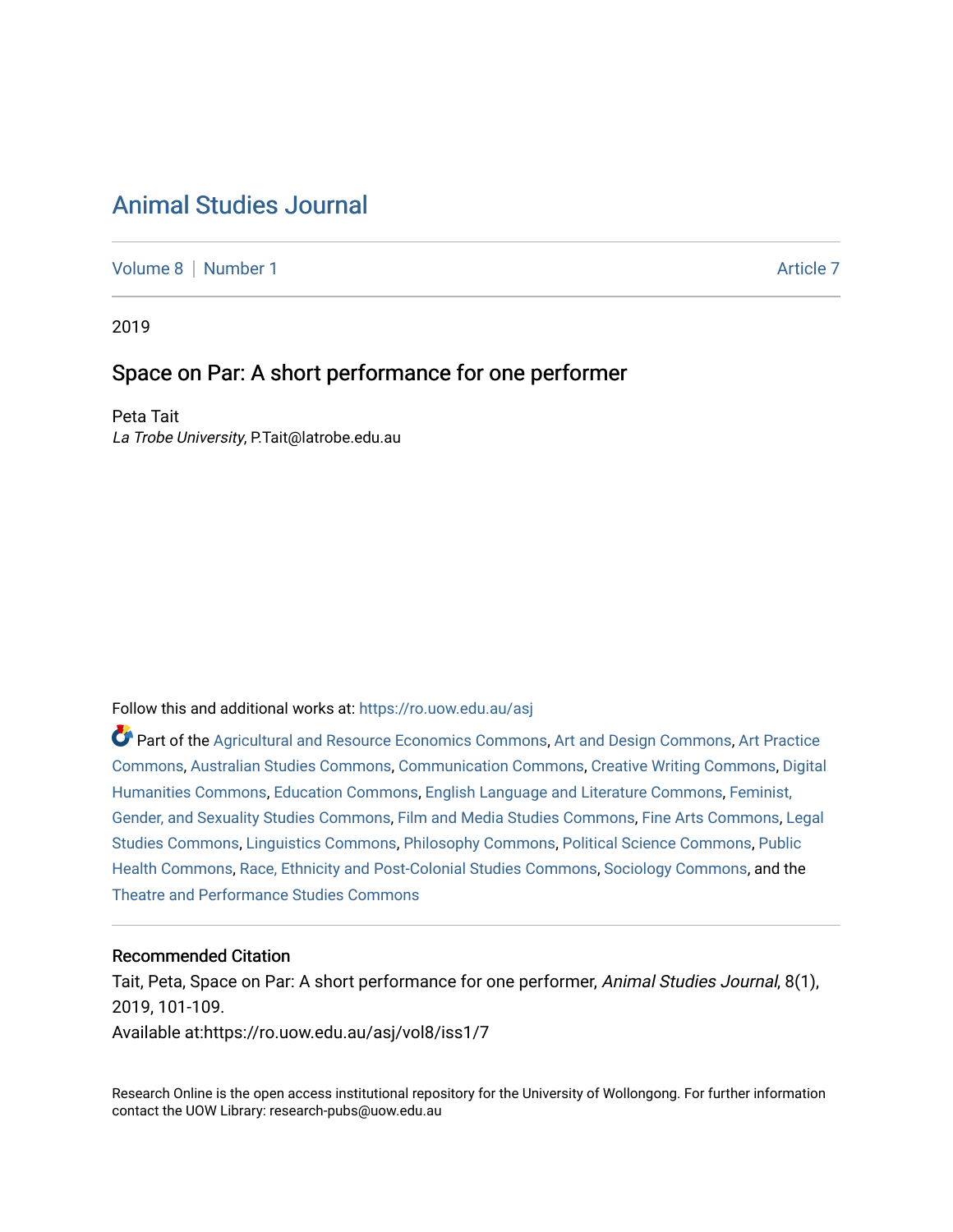# Space on Par: A short performance for one performer

## **Abstract**

Space on Par is a short performance text that uses gentle humour to communicate an alternative perspective on how open space is used by humans and nonhuman animals, in this instance a golf course. If playing golf for enjoyment is puzzling behaviour for a nonhuman observer, it can emphasise human refusal to recognise the physical and spatial rights of other species and their needs for survival. The effort to educate about the treatment of animals can include theatrical characters who blur the species identities to make a point, and Space on Par inverts the invisibility of the gaze of the human.

## Keywords

performance, kangaroo, animal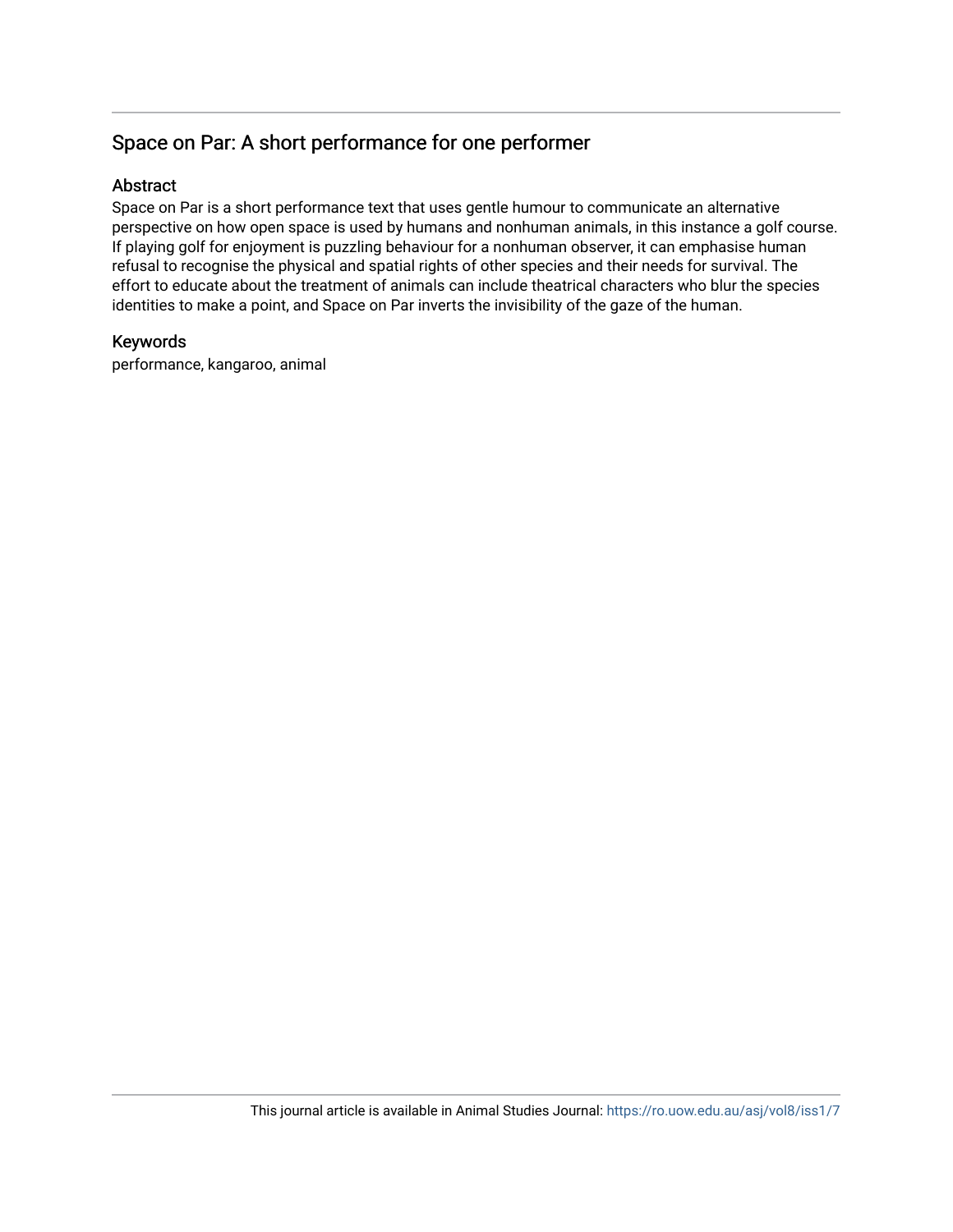# Space on Par

**Peta Tait La Trobe University ©Tait P.Tait@latrobe.edu.au**

### **A short performance for one performer.**

**Abstract:** *Space on Par* is a short performance text that uses gentle humour to communicate an alternative perspective on how open space is used by humans and nonhuman animals, in this instance a golf course. If playing golf for enjoyment is puzzling behaviour for a nonhuman observer, it can emphasise human refusal to recognise the physical and spatial rights of other species and their needs for survival. The effort to educate about the treatment of animals can include theatrical characters who blur the species identities to make a point, and *Space on Par* inverts the invisibility of the gaze of the human.

**Keywords**: performance, kangaroo, animal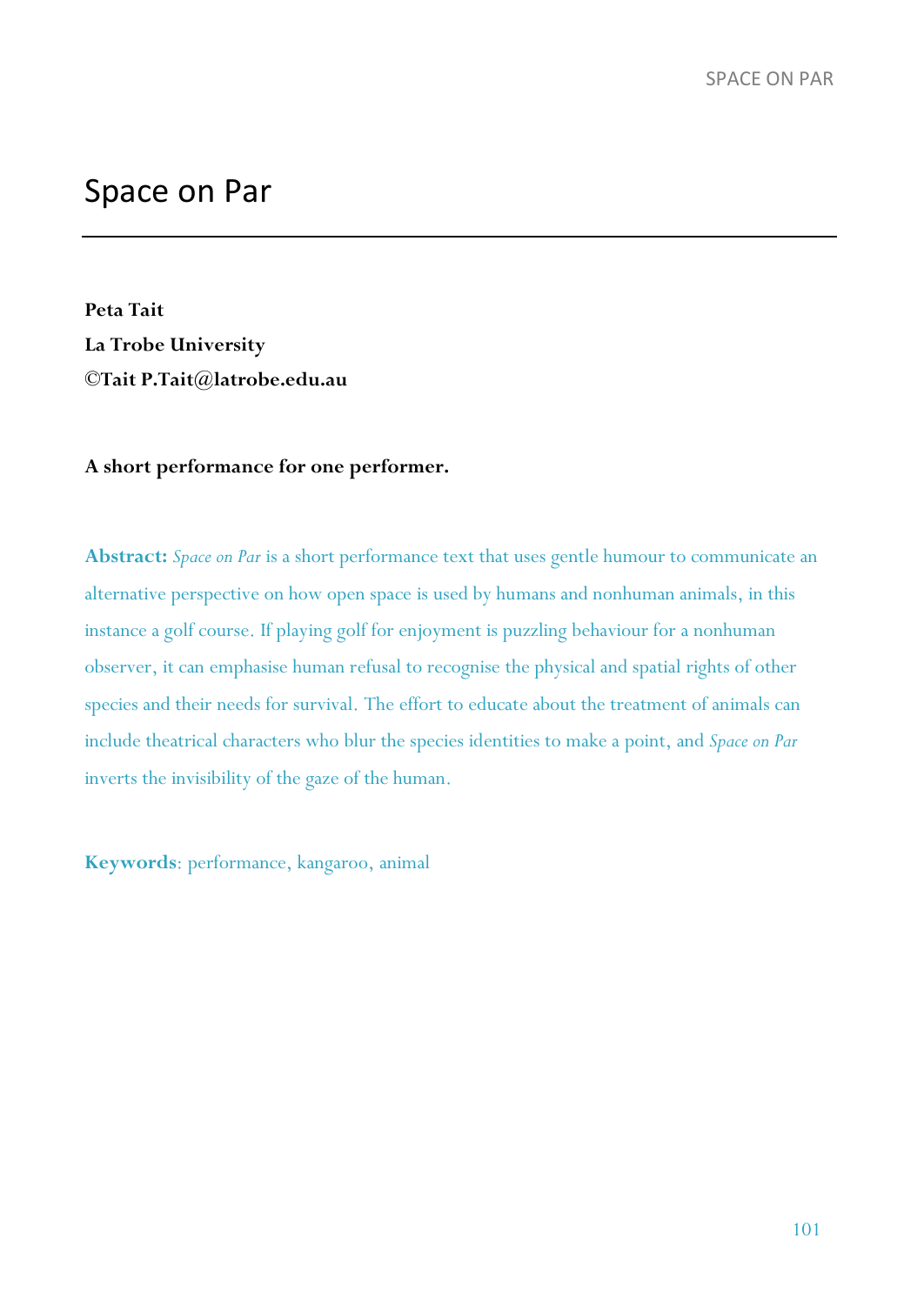### **Space on Par**

#### **A short satirical text for human instruction**

**Performer one appears doing security work on a golf course.** 

**(Optional: Performer two is a golfer who passes by at regular intervals and does not speak.)** 

*A background image of a golf course possibly with a glimpse of two kangaroos in the distance. Sound effects could indicate a golf course and birds*.

*Performer one stands with his back to the audience*. *Performer one freezes and then ducks suddenly covering his head. He rises slowly and turns the head and upper chest around*.

How's your pulse today? Nothin' like a good skip or … a scare to get that pulse going. Standing around can make the heart beat lazy, and that's what I do. Stand around for security. Boundary security. I look out for the first sign of trouble.

#### *(Performer two passes across the stage wheeling a golf bag.)*

I've seen big changes in my time. I'm kept busy warning our group about boundary breaches. I'm happy to report we haven't lost anyone recently. Some days, I have help. Joe, my sister's eldest, has proved himself. I say, 'Joe, the future for us is in security'. [*Pause*.] We don't want anyone knocked down, hurt or … worse during a breach. Strangers come at us from all directions as if they don't see the boundaries. Young Joe gets edgy whenever anyone crosses open space. [*Disgusted tone*.] Strangers pass when the sun is overhead as if they don't know any better.

Once the gum trees were thick through here, and long grass plentiful. But I'm not complaining. Short green grass is soft. We like passing the time here, eating, snoozing, lying about, and keeping an eye out for what Joe and the younger ones are up to. They single out poor Joe. He's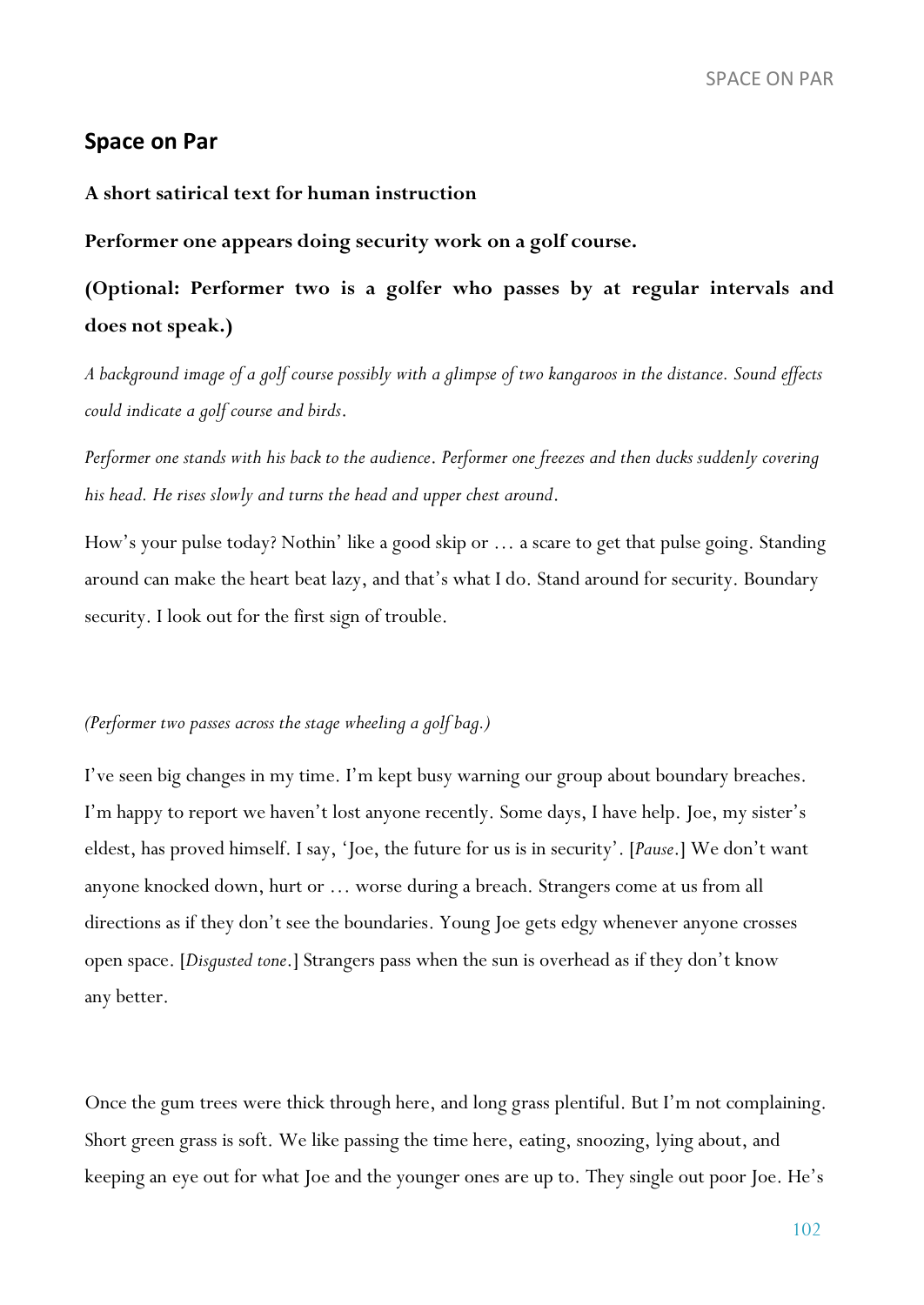SPACE ON PAR

got to worry about his mates as well as boundary breaches. [*Performer looks to the side suddenly*.] Hello, looks like fun, one of the young toughs taking on Joe. Don't like his chances. [*Calling out*.] Careful Joe. Pretend to go for the head or throat but only as a diversion. Punch to the right or the left or the top of the chest, if you must. You don't want to lay him out for good. No one would let you forget that, ever. Show him you're in charge, step around, move away … that's it … Good lad.

#### [*Pause*.] (*Performer one watches Performer two pass*.)

You can't be too careful. Strangers can be very sneaky. Even the regulars are tricky with their brightness that strains the eyes. [*Pause*.] I remember times when we lost a family member with next to no warning. No fight, no chance to defend ourselves. From nowhere a loud bang or a thud and suddenly one of us lies cold. Gone. I mean you could accept a fair fight going wrong. A one-to-one fight is par for the course.

I can see one of the young bloods in the extended family has reached *that* age. [*Sighs*.] It's in the body language. You see everyone around stand still, prick up their ears. Young ones looking to shake things up. They're keen coming closer and closer. At a glance, I can see what's going on and a knowing look can stop them before they get in close. But if they continue then someone has to step up. There are two main options at this point and I'm no hero. [*Pause*.] Perhaps that's why I've survived and others haven't. Mind you, once I could easily outrun them. I leave raising the dust to Joe these days.

I say to Joe when we stand watching out. [*Spoken in a fatherly tone*.] 'Take my advice, there's scope for a spar or two without getting serious. There's a good chance your opponent is simply out for some fun today. A fight for fun. Be respectful and play back. A gentle push and shove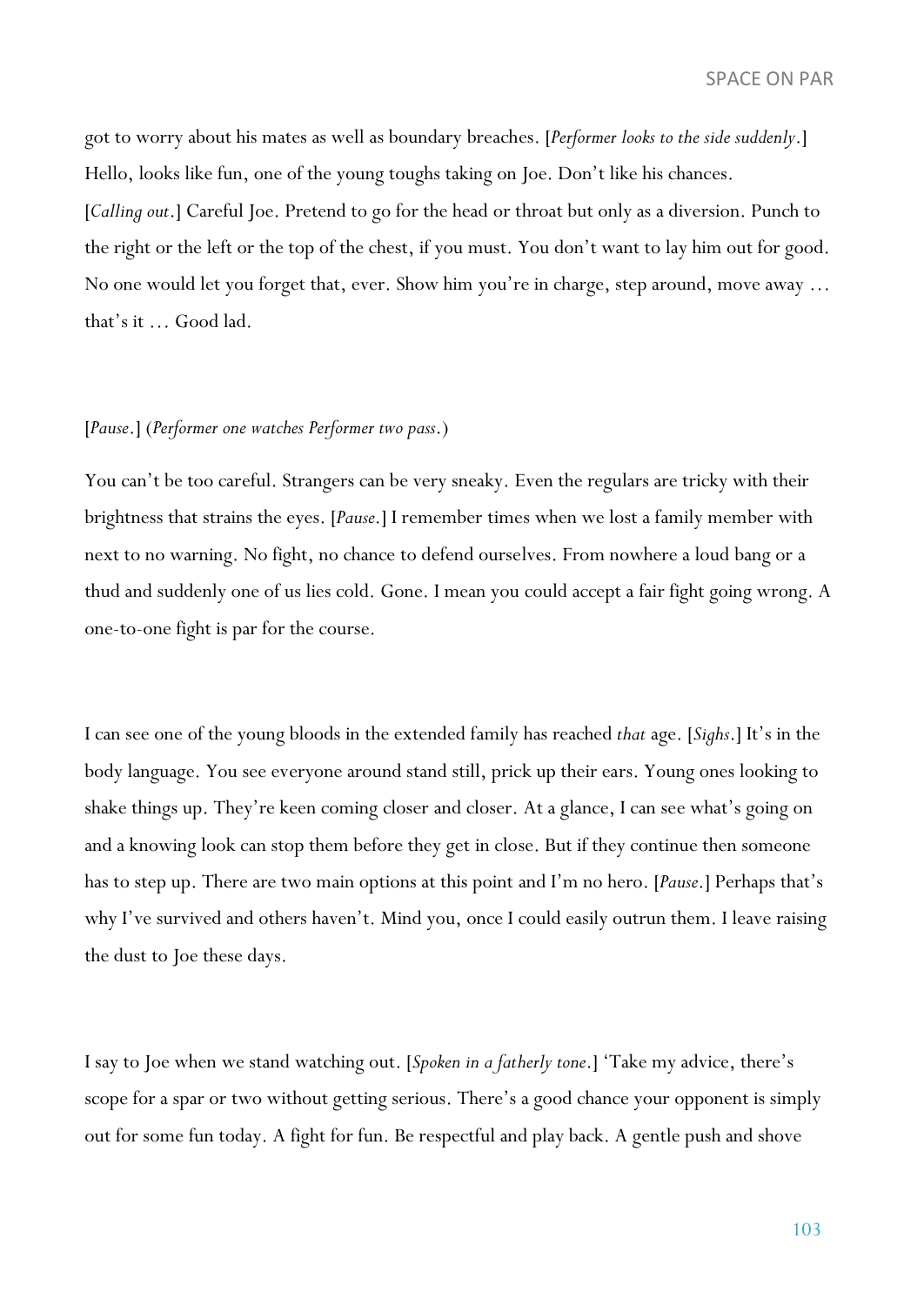each, and it's all over. A fun spar can be very entertaining. We all remember when we were younger, passing the time with family, eating, snoozing, lying about and … fighting.'

[*Pause*.] 'One punch to the heart can be fatal. Trust me. One full hard blow and your opponent lays you out. No more daydreaming with blue sky above and delicious green grass under foot.' Fighting shouldn't be allowed, you say. [*Pause*.] I tell Joe if you don't know how your opponent is going to fight, the best strategy is to take off, and out-run him. 'Flee at top speed, twenty-five "ks" at least. Avoid pathways that look easy. Head in among those gums and you'll soon lose them. You'll have the advantage of surprise.' Joe has always been fast, right from when he was young.

#### *(Performer two passes through again*.*)*

*Performer drops fatherly tone for this sentence*.] I *am* obliged to give Joe and the others hints about fighting. I've known them since they first crawled out. I've seen plenty of fights in my time. [*Uses coaching tone*.] If your opponent is serious, and you must stand your ground, there are some basic principles. First protect your vulnerable parts. Your heart. Keep your front arms up, pull your head right back and try to get a blow in low on your opponent's body. Be sure to take a rest between moves. Your goal is to land a good hard kick in the lower body before your opponent does. Remember, fighting needs to be carried out honourably as everyone is watching. And it should be all over in about ten minutes.

[*Watching the action*.] Watch out Joe. That young tough is back. It's all on again. It's the kick that counts. No scratching. A tear to the flesh and it's over. Careful, careful. Don't rush in. Ease yourself into the right standing position. That's it. Now don't wait too long. Ouch. You got him. There, that kick should settle it. He won't try that again for a while. What! [*Increasing pace.*] He's getting his own kick through now. Joe? Joe? Are you winded? You're right, that's it.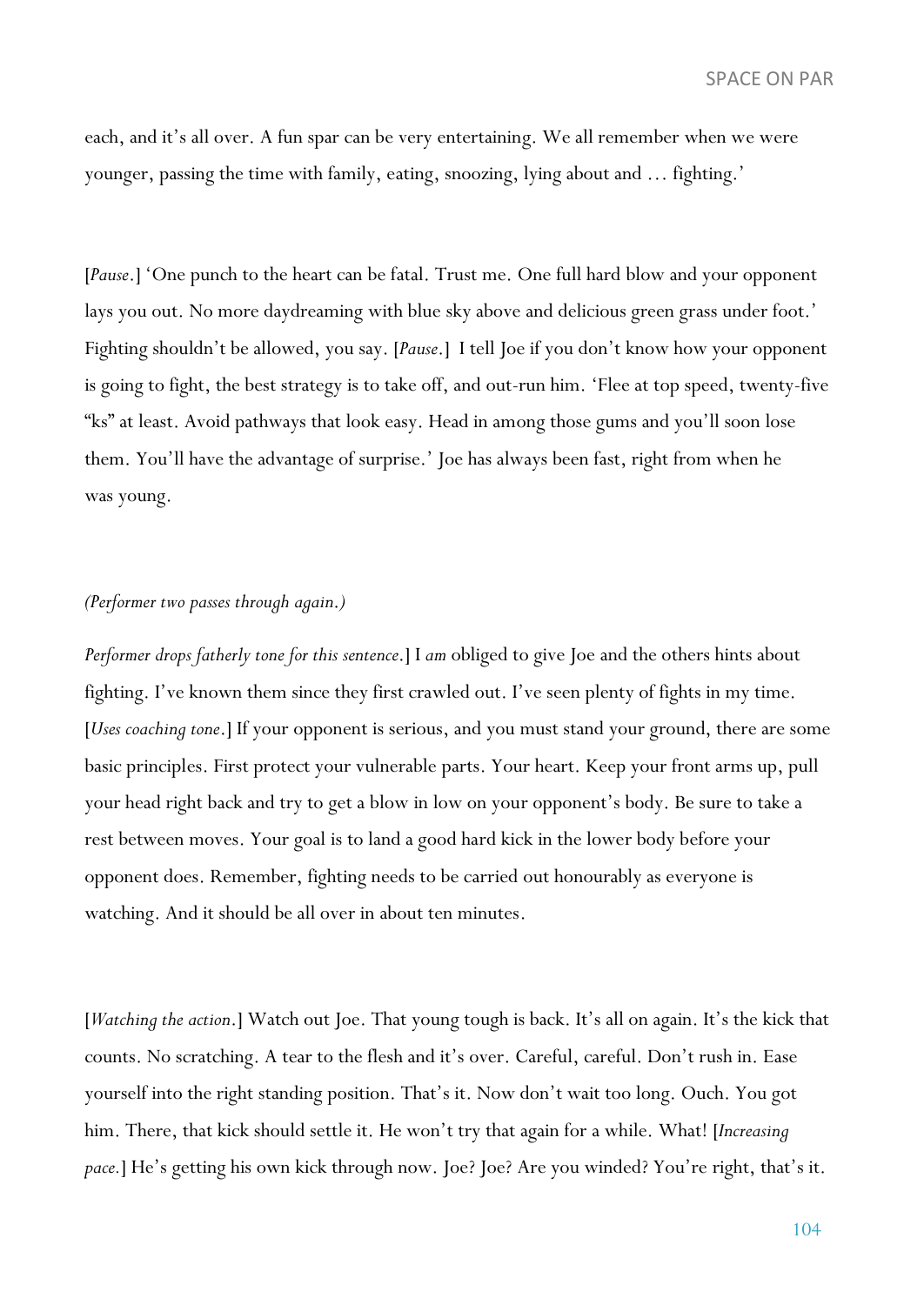SPACE ON PAR

[*Pause.*] You're not coming back for a second? Not this time? Never mind. Today looks like you're the loser, Joe, so approach him to groom. Do it properly. Everyone is watching not just old boomer here. Every winner needs to behave and let the loser bow and caress him in the right way. That's our boy, strokes at par. Nicely done. Joe's definitely got a future in security. He follows the time-honoured convention.

*Performer raises an elbow up and tries to scratch behind an ear*. *This should be the first clear physical clue of the species identity of the character played by the Performer.***<sup>1</sup>**

We like it here when it's quiet. The big hill gives shelter from the sea wind and it's still greener than anywhere else within three kilometres. Once we hung out all day long and roamed wherever we liked. Not anymore. We have to watch out and give ground. This is why keeping to the boundaries is so important. [*Pause*.] More and more strangers come too close. They amble around as if every day is a holiday. Some do stay at a good distance and just look through the wire. But there are always exceptions, noisy ones who come in close as if they are going to ... going to… I signal danger with a sharp 'whack' and get us out of the line of fire. Always hard to tell whether the day will be quiet or full of ear-splitting noises. Yes, I'm never sure how the day will go.

I've been coming to this place all my life. My mother brought me here as a baby. Back then, some of us used to dash at the wire, but you get used to the change and … to loss. Now we follow the wire until there's a gap. I have every intention of coming here in old age, trouble or not. We haven't lost anyone recently, to glare or combat or wishful thinking.

*(Performer two enters and stands looking out staring at Performer one*.)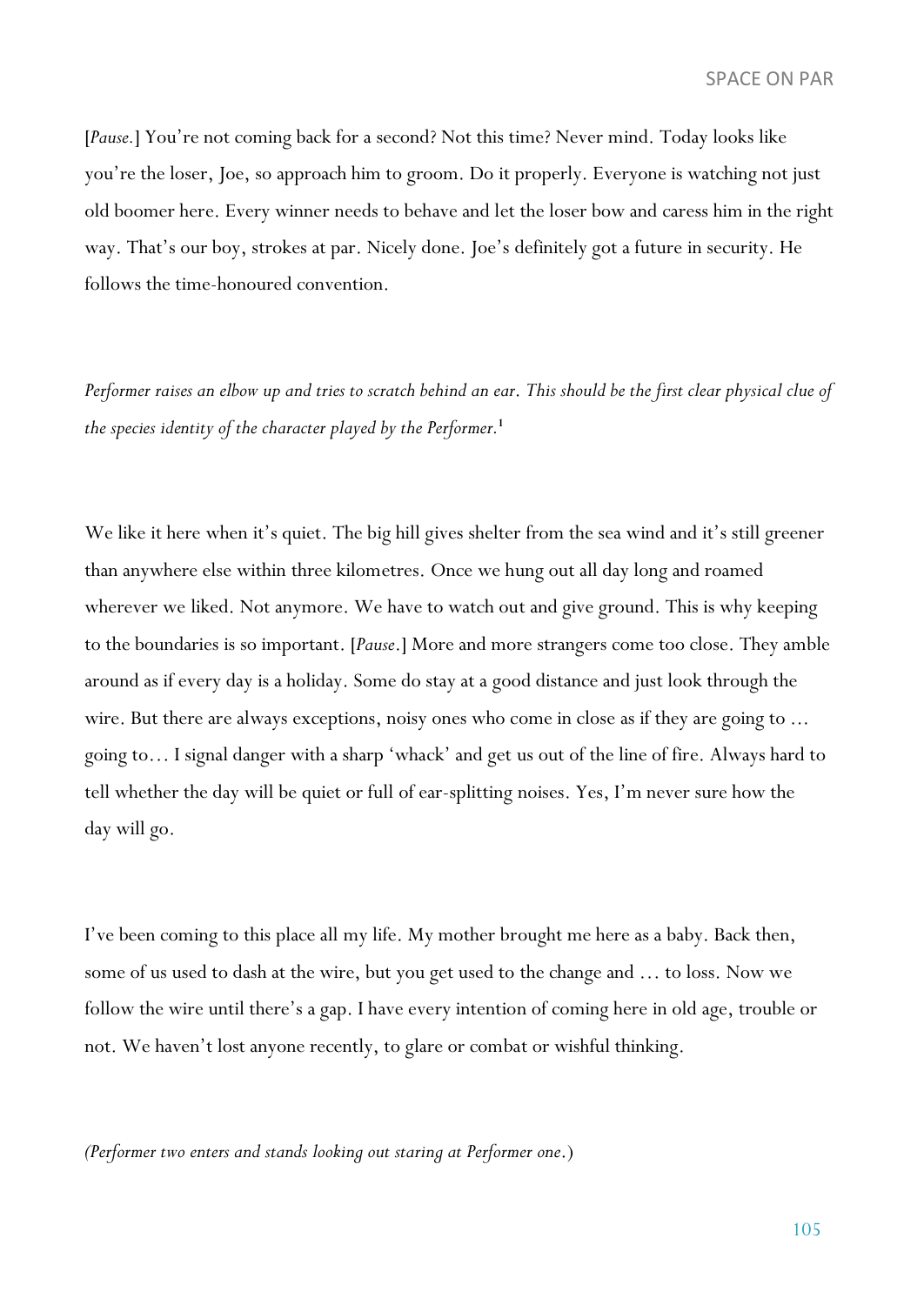To tell you the truth, fights between our young ones are the least of my worries. These days we have one big problem towards the end of a day when stragglers don't leave when they should. Can't they tell it's our turn? We let them see we're waiting and watching, but they ignore us. It's our turn out on the open green space, so we just have to move in. They don't step back for us. It takes all my effort to nod in their direction, 'Look, there's plenty to go around if you keep your distance'. If you play fair.

#### *Performer's body could reveal more of the kangaroo identity, knees bent, hands raised in front of the chest*.

We can be generous to a point even though they don't seem to appreciate we're related. I do feel sorry for them, one by one, two by two, and no growing young. They mustn't be getting the food they need to climb out of the pouch. They move so slowly on those very small feet. Our feet give us the advantage to move fast and jump away.

*(Performer does one jump in the direction of Performer two. Performer two steps backwards in a hurry and then exits.*)

[*Sighs*.] There's nowhere we can go. There's food to eat here even in summer and *no* cattle. That's one big advantage for us. We don't have to share this valley with bovines. Mind you they keep the boundary distance between species and rarely cross into our territory. We can see what they eat all day. They eat relentlessly. But there is still a big issue, their emissions. The air smells when you end up downwind with their belching and farting all day long. Leave you gasping for fresh air. And too few gums to make a difference with the air. Not our favourite type, I can tell you.

I have to watch out for boundary breaches even while I'm eating. I like to savour each mouthful and prefer not to rush through a meal. It takes time to select the tenderest new grasses. There's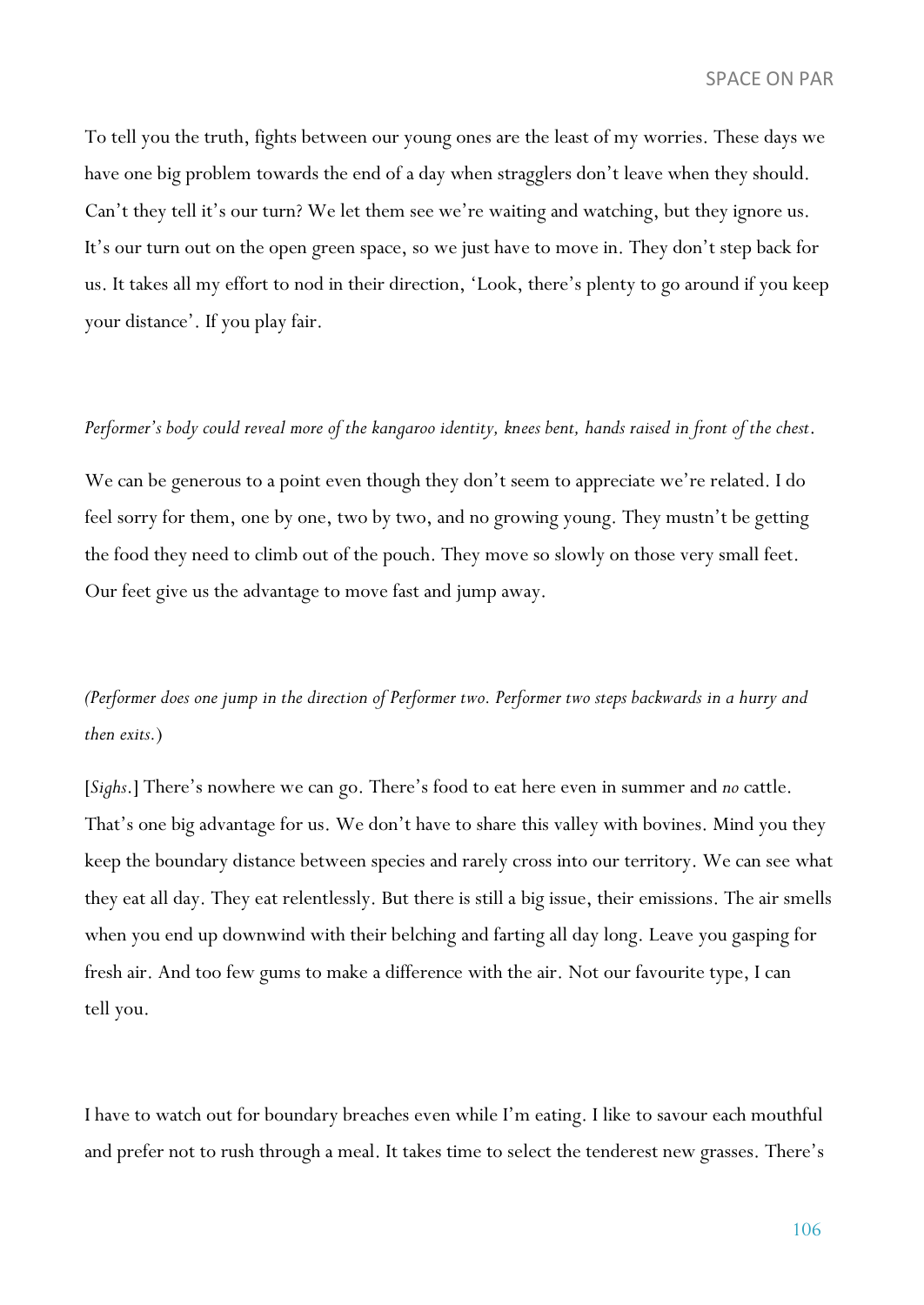sand in the grass and it can get in the teeth. But that's progress for you. At least it's soft on the feet and on my old bottom. Grass and sand do make the best nests.

We don't eat those large round, white seeds that roll about in the green grass. They're inedible. They must be poisonous because the regulars and the strangers don't eat them either. They spend all their time hitting and throwing them far out of reach. Helpful, the way they push them up in the air with the birds. They use their long thin stalks, which are usually folded out of sight. Such very long arms must slow them down, too. If the regulars spent less time pushing those white seeds around and more time eating then surely they would have more young. And we'd have a bit more peace.

At least *we* can still move quickly. They don't eat around us. What <u>do</u> they eat? I mean they sweep good grass up or throw it around. True. I've seen it. I've seen what happens with all the loud noise and dazzle and glare they hide behind, food snatched away. You might say, [*whispering*] they're vandals with food. They could leave it for us. [*Pause.*] The seeds make a loud clank as they bounce off. Painful, even if it doesn't lay you out. It could have turned out differently. We might still be galloping away together like our common ancestor.

Night brings protection and … risks. We must avoid bright lights. And loud noise. I can't even tell Joe the whispers I hear about those horrors; killing fields, and dead bodies. Our kind, broken up, crammed into cold boxes by the dozens…2 But for what? I don't understand. Why would anyone do that! Can it be possible? Sometimes I don't know what to believe what they say about other types, other species.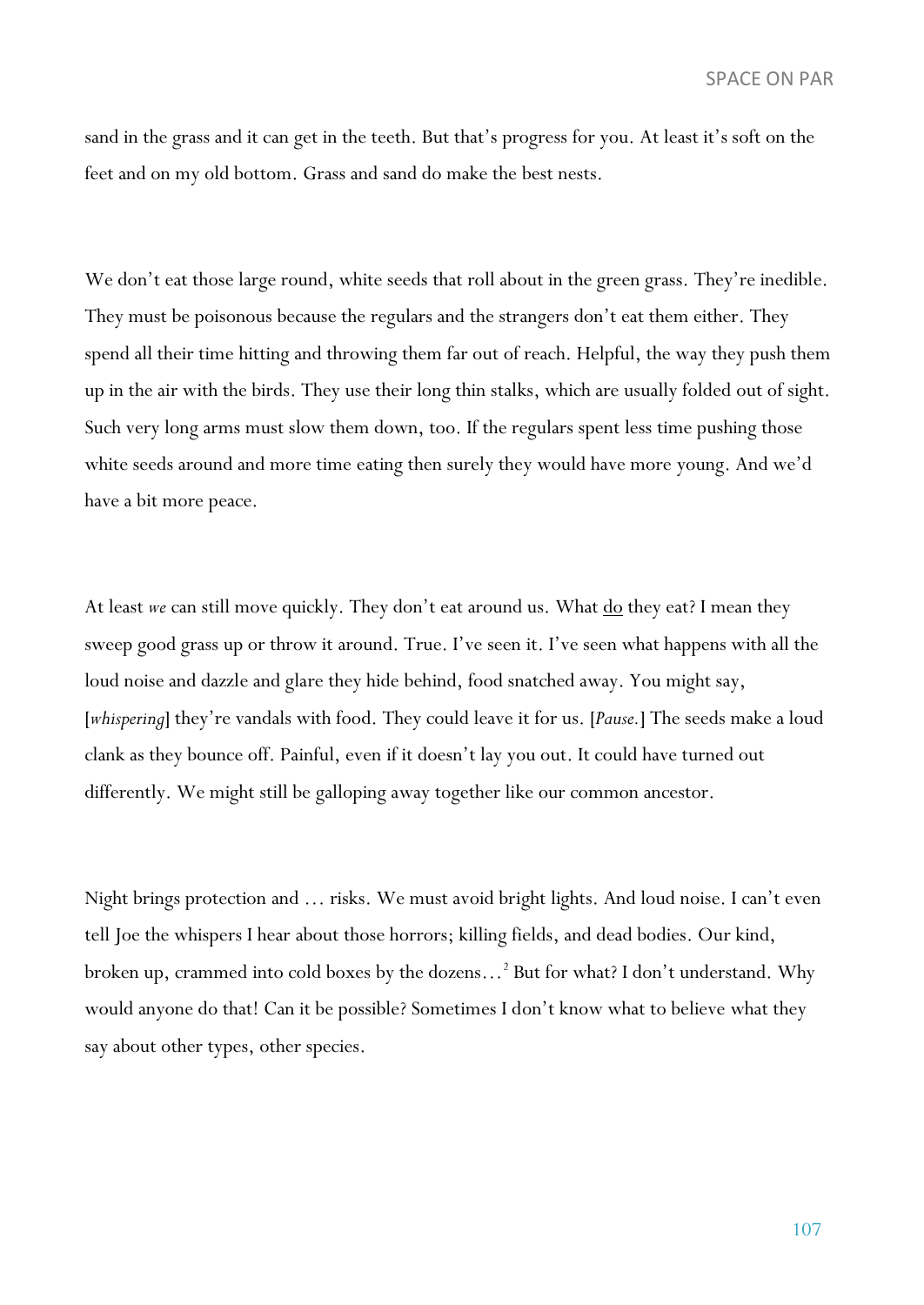The regulars ignore us. But who does protection for their boundaries, I wonder. Their security lets the strangers come up too close. One of our kind might be happily munching through a tasty morsel and a strange face or two suddenly appears right in front. I always advise taking off a little way and then looking back to gauge what's happening. You can always go back. It's not like they take over our food. That's why it's puzzling. With any boundary breach, it's knowing when to stand your ground or take off. But then if we flee in the rush, we might overlook a boundary somewhere else and cause alarm. I do my best but it takes all my attention. I wish everyone treated the boundaries between us with respect, keeping the safe distance. They don't seem to see the boundaries. They behave as if the whole world belongs to them.

They don't follow the rules. They are below par when they come in close. Those breaches get my pulse going every time. That's why I have to stand guard all day. I'm left no choice. I have to be ready to flee. They don't share this place on a par.